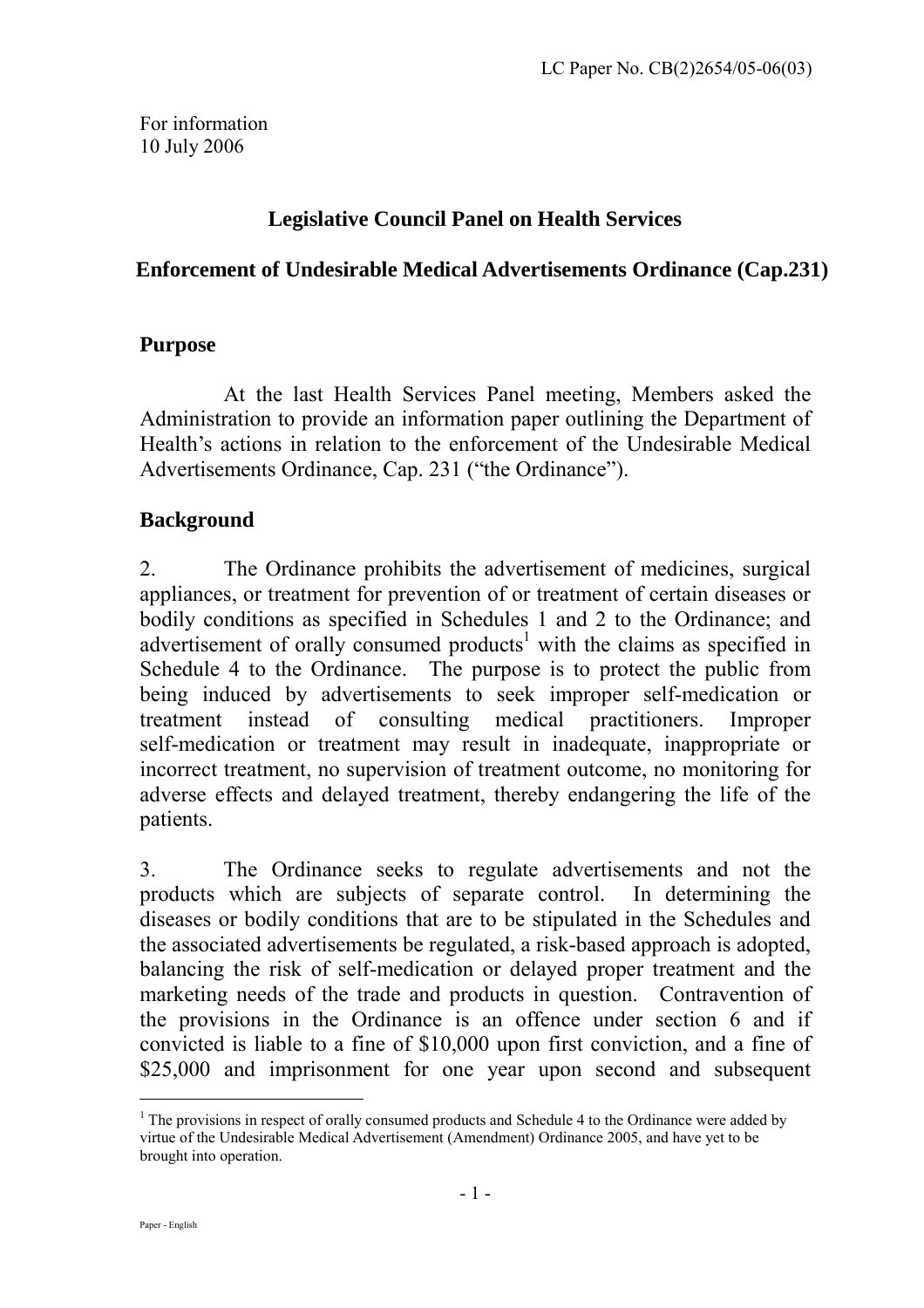conviction [2](#page-1-0) . Parties involved in making or carrying such advertisements or health claims, including publishers and product distributors, are responsible for ensuring that the advertisements they carry comply with the provisions in the Ordinance.

### **Enforcement of the Undesirable Medical Advertisements Ordinance**

4. The Department of Health (DH) is responsible for monitoring compliance of the Ordinance and referral of cases to the Police for investigation and prosecution. We note that there has recently been concern about the enforcement of the Ordinance in respect of advertisements carried in the printed media. As in the case in carrying out other statutory regulatory and enforcement functions, DH adopts a systematic, equitable and consistent enforcement approach. It also seeks to work with the trade to facilitate compliance with the statutory provisions. The following outlines DH's work in relation to enforcing and facilitating compliance of the Ordinance.

5. Most of the advertisements and claims are carried in the published press. In monitoring compliance with the provisions in the Ordinance, a team of trained staff in the DH screens the published press including daily local newspapers and magazines. The screeners follow a set of standard procedures in conducting the screening, issuance of warnings and identification of cases for referral to Police for investigation and prosecution. This system complies with the ISO 9001:2000 quality management system standard and was certified by the Hong Kong Quality Assurance Agency in 2005.

6. DH regularly screens over 20 newspapers and magazines published for sale locally. Problematic advertisements would be picked up and appropriate follow up actions taken. All screeners are trained to follow a set of procedures and standards to identify advertisements suspected to have contravened the Ordinance. The wordings, pictures, graphs and the whole concept of the advertisement would be taken into account in the process.

7. For advertisements that appear to have contravened the Ordinance, warning letter(s) will first be issued to the publishers and distributors and the letter would contain a copy of the relevant sections of the Ordinance in question for reference. An enquiry telephone number will also be provided.

 $\overline{a}$ 

<span id="page-1-0"></span> $2$  The penalty will be adjusted by virtue of the Undesirable Medical Advertisement (Amendment) Ordinance 2005 which has yet to be brought into operation.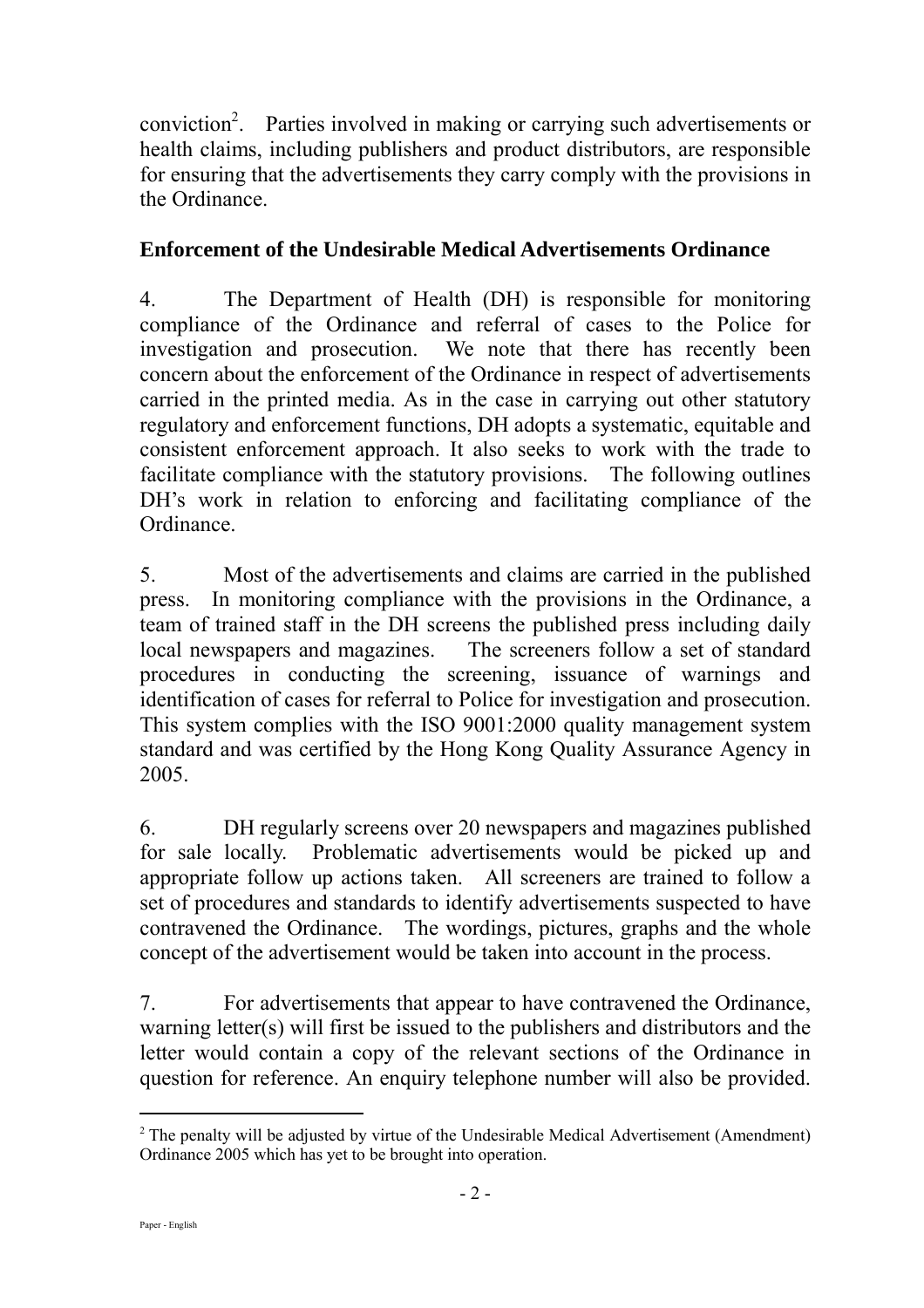Since late 2005, keywords / pictures appearing to have contravened the Ordinance are also highlighted for the attention of the distributors / publishers. The web address containing the bilingual 'Guidelines on the Undesirable Medical Advertisements Ordinance' and the ' Guidelines on the Undesirable Medical Advertisement (Amendment) Ordinance 2005' is also set out in all warning letters. Such information seeks to provide channels through which publishers and distributors in question could better understand the provisions in the Ordinance and to facilitate compliance.

8. In case the publisher/ distributor disregards the warning and continues to publish the relevant advertisement, the case will be referred to the Police for investigation and if appropriate prosecution actions. As the regulator, DH takes its enforcement-related duties seriously. The Director of Health personally meets staff every month to discuss and review cases to be referred to the Police for action.

9. In 2005, DH screened 43,286 advertisements and issued 4,117 warning letters. Of the 59 cases against which legal actions were taken, 14 concerned publishers (involving nine different publishers).

## **Communications with the Trade / Publishers**

10. While it is the duty of members of the public to comply with the law, we recognize the importance of informing the public of the legal requirements and to facilitate compliance. In this connection, DH has maintained communication with the trade and publishers through various means and has also sought to enhance such communication channels.

11. In the context of the last exercise to amend the Ordinance in 2005, DH took the opportunity to review its communication with stakeholders. Improvements were made to the format of the warning letters. DH has also developed two sets of bilingual guidelines: "Guidelines on the Undesirable Medical Advertisements Ordinance" and "Guidelines on the Undesirable Medical Advertisements (Amendment) Ordinance 2005". The latter was prepared in close consultation with the trade after passage of the amendments to the Ordinance in 2005. These guidelines explain the requirements of the Ordinance and list examples of diseases and conditions, on which advertising for treatment or prevention are regulated by the Ordinance. These Guidelines are placed on DH webpage ([www.psdh.gov.hk](http://www.psdh.gov.hk/)).